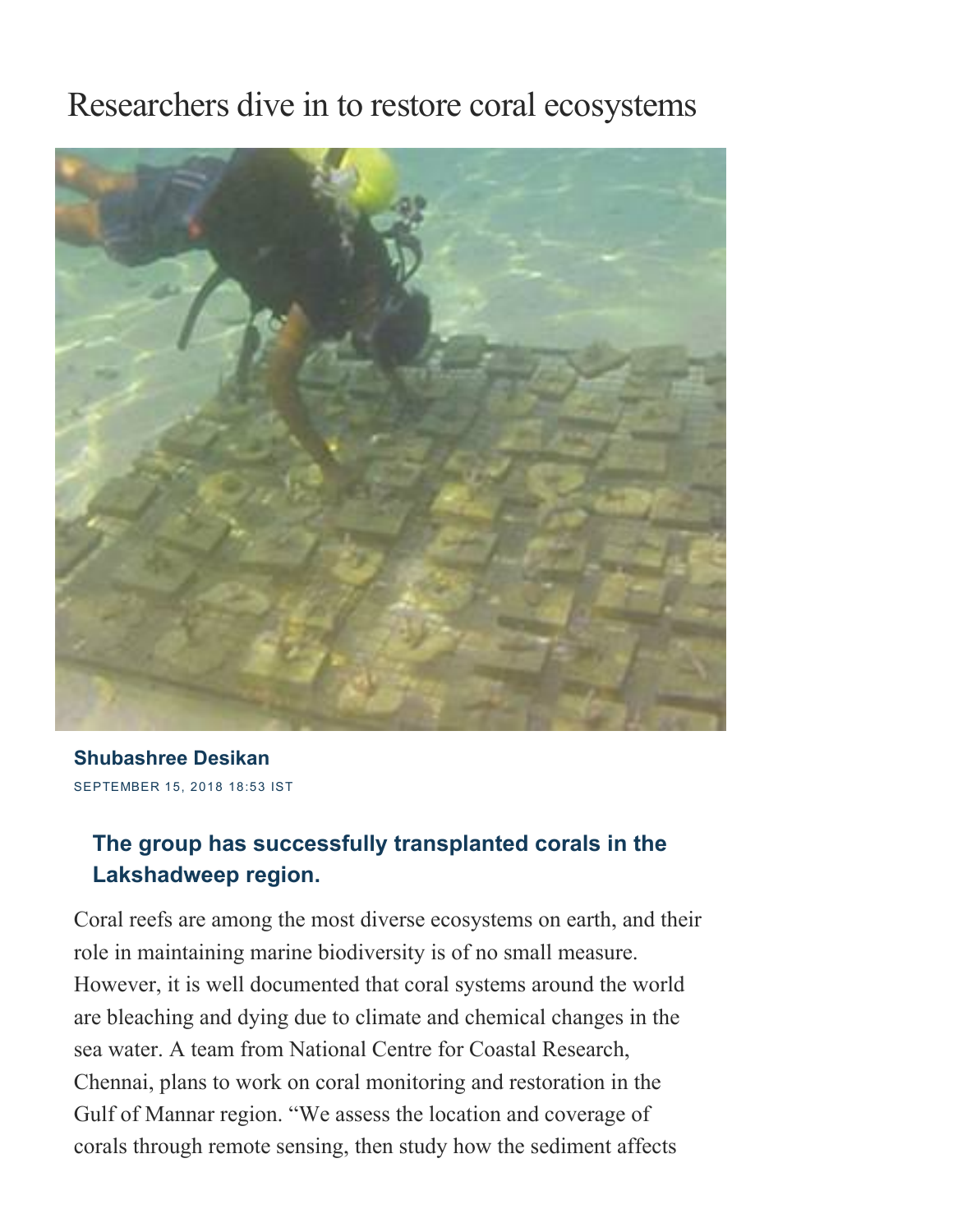the coral reef," says T Shunmugaraj, who leads this project along with M V Ramanamurthy, Director, NCCR. The team will also set up an acquatech park which will help local persons rear marine ornamental fish towards a sustainable livelihood.

The group has prior experience in studying corals across the country. They have successfully transplanted and nurtured corals in the Lakshadweep region. Now they are set to work in the Gulf of Mannar.

## Coral bleaching

Corals have a symbiotic relationship with the unicellular algae dinoflagellates. An increase in sea surface temperatures leads to coral bleaching and the breaking of this relationship. This ecosystem is so sensitive that an increase of sea surface temperature by one degree can cause the corals to bleach and die. Apart from sea surface temperatures, increase in carbon dioxide levels in the sea water and a change in its chemical composition can also trigger bleaching.

Not all corals are equally sensitive. The most susceptible are the branching corals, for example, Acropora species, and the least susceptible are the massive ones, for example *Favia* species.

Coral reefs in India are only seen in some localities around the Gulf of Mannar, Gulf of Kutch, Lakshadweep islands and Andaman and Nicobar islands. In many of these places, bleaching of corals and related cnideria species such as giant clam and tentacle sea anemone have been observed by the team.

However, constructive interventions exist for this problem. The methods include reducing harvest of herbivorous fish and minimising anthropogenic causes of bleaching.

The National Centre for Coastal Research, which comes under the Ministry of Earth Sciences, conducted a mapping of corals for Gulf of Kutch, Gulf of Mannar, Lakshadweep and Andaman and Nicobar islands over a period of five years, from 2000 to 2005. Their results were startling, as they found less than 40% of the coral reefs in India were still alive.